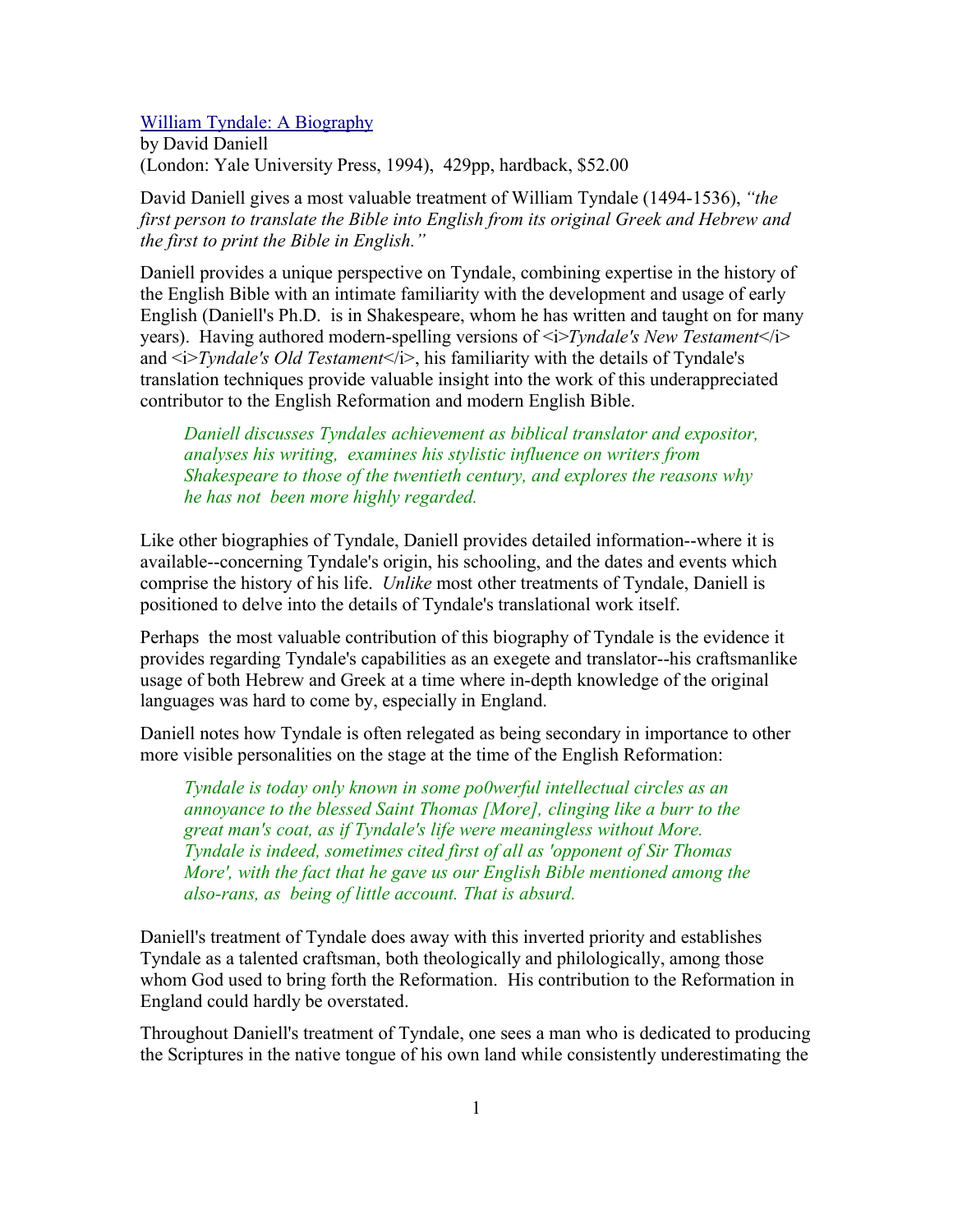negative reaction his work would engender:

*It is possible for the late twentieth-century reader [of the first page of Tyndale's New Testament] to see it as unexceptional, even mild, and even rather over-obvious, and begin to patronise Tyndale. Yet the page, printed in English in 1525, contained high explosive. Inside the reasonableness of tone, stating the need for a New Testament in English as, to borrow a phrase, a truth universally acknowledged; a truth so obvious that it would be superfluous to explain, and only those who were blind or malicious or mad could deny it, as it would be mad to say that the Bible in English would cause evil, darkness and lying--inside that mildness was found an attack so dangerous that it could only be countered by the most vicious burnings, of books and men and women. These first sentences of Tyndale have a calm that suggests that Tyndale himself does not understand yet that his work, and he himself, will be answered with hatred and burning.*

Daniell spends considerable time examining the textual work of Tyndale in light of the sources available to him at the time: the *Vulgate*, the *Septuagint*, Luther's works, Erasmus' New Testament, and others. He makes a convincing case that Tyndale was not overly dependent upon these other works, but like any good translator, made use of them where and when it made good sense. He pays particular attention to various lines of evidence which show that Tyndale was not slavishly dependent upon Luther:

*The question must now be put: how much of all of that Hebrew-into-English in Genesis is Tyndale's own work? Is it not, as has so often been said, cribbed from Luther? The answer, for example, in that passage from Genesis 42, is absolutely not.*

On other occasions:

*Tyndale sometimes follows Luther closely in grammar and vocabulary. That is not surprising given the limited nature of the Hebrew grammars and lexicons available. The brief comparisons here, however, have shown Tyndale independent in passages in Genesis, and a strong case begins to emerge for detaching Tyndale from Luther even more firmly as translator of Hebrew.*

As an authority on Shakespeare and the usage of early English, Daniell provides great service in an analysis of Tyndale's translational style. Daniell believes that Tyndale's translation work wed a careful knowledge of the original languages together with a overriding desire to render the result in an English which was understandable.. He gives copious examples throughout the work which bring this point home. Thus, Tyndale's translation method could be to said to stand somewhere between *formal equivalence* (a close adherence to the words of the original) and *dynamic equivalence* (taking some liberty with the words in order to better convey the sense of what is being said). With few exceptions, Daniell favors Tyndale over the work of alternative translators.